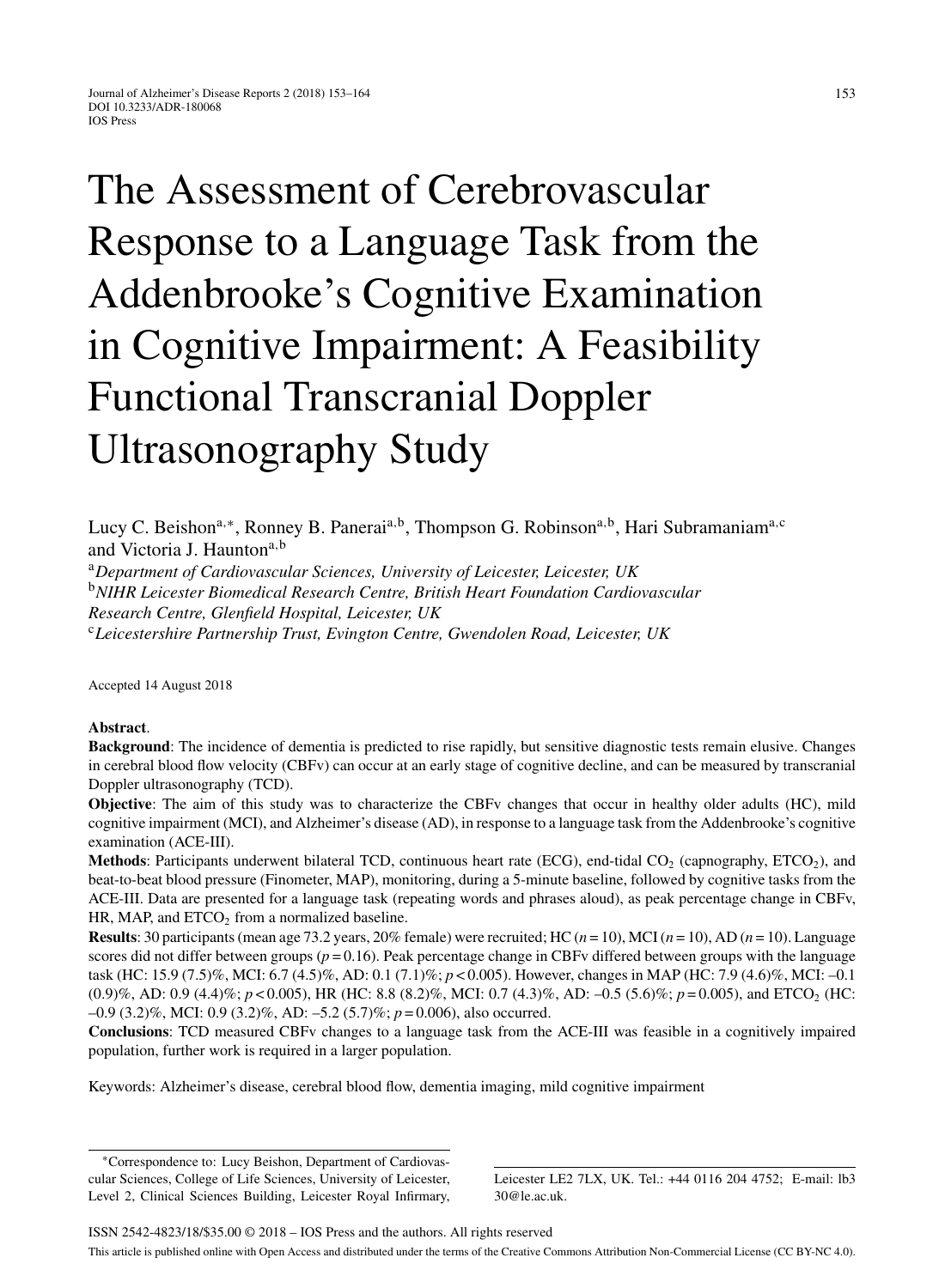### **INTRODUCTION**

The world prevalence of dementia is forecast to reach 74.7 million by 2030, doubling every 20 years [1]. Therefore, there is a pressing need for the development of sensitive diagnostic tools to detect the very earliest stages of dementia and facilitate the timely delivery of emerging therapeutics. Mild cognitive impairment (MCI) describes an early stage of cognitive decline, lying on a continuum between normal aging and dementia [2]. Importantly, patients with MCI remain functionally independent, thus providing an early opportunity for potential disease modifying treatments [2]. However, not all patients with MCI will develop dementia [2]. Therefore, a sensitive test to not only diagnose MCI but to also predict those who will convert to dementia would be valuable in instigating early treatments for those at greatest risk.

In recent years, impaired cerebral blood flow (CBF) has been identified as an important pathological mechanism in both Alzheimer's disease (AD) and vascular dementia (VaD) [3, 4]. It has become increasingly recognized that perfusional deficits can both precede and exacerbate the deposition of tau and amyloid in AD [5]. A recent systematic review demonstrated abnormalities in cerebral hemodynamics at the MCI stage, and thus could provide an early biomarker of cognitive decline [6]. Consistent across studies, those with MCI and dementia tend to have lower cerebral perfusion, reduced cerebral vasoreactivity, and higher measures of vessel resistance [6–9].

Transcranial Doppler ultrasonography (TCD) is a non-invasive, ultrasound-based technique to measure CBF velocity (CBFv) in the intra- and extra-cranial arteries [10, 11]. TCD can be used to measure resting CBFv, and changes in CBFv in response to task activation [11–14]. Cerebral autoregulation is the process by which the cerebral cortex maintains a constant blood supply, despite fluctuations in blood pressure, and CO2. Neurovascular coupling (NVC) describes the important relationship between neuronal stimulation and perfusion; whereby increasing neuronal activation results in increased cerebral perfusion to match increasing cortical metabolism [15]. NVC is achieved through three mechanisms; metabolic, myogenic, and autonomic. Metabolic regulation is achieved through the dilation of vessels in response to vasoactive mediator release (i.e., nitric oxide), at times of high metabolic activity, resulting increased flow, and thus supply of nutrients and removal of waste products. Secondly, myogenic regulation is achieved through relaxation and contraction of the

vessel smooth muscle in response to changes in transmural pressure, resulting in vasodilation and constriction respectively, protecting the brain from sudden rises or falls in pressure. Thirdly, autonomic regulation through changes in sympathetic tone can adjust vessel constriction, and thus flow. TCD can be used to evaluate the integrity of the NVC process by measuring changes in CBFv in response to neuronal stimulation [13, 15]. TCD is particularly advantageous in people with cognitive impairment, as it can be used in older adults with metal implants or pacemakers, and can be more acceptable than CT or MRI scans [11].

Only a few TCD studies have investigated neuroactivation or cognitive stimulation in dementia, with mixed results [16–18]. No TCD studies have investigated the changes in CBFv that occur in response to stimulation from a language task from a cognitive assessment tool in cognitive impairment. Language deficits are known to occur in the early stages of AD, particularly in verbal fluency, lexical retrieval, and comprehension of higher order written and spoken language [19], and thus could be used to investigate deficits in NVC.

The primary aim of this study was therefore to assess the feasibility of using a language task from the Addenbrooke's cognitive examination (ACE-III) in three different groups; healthy older adults, MCI, and AD. We specifically chose a language task from a cognitive assessment tool that is in widespread clinical practice, and used for the diagnosis of both MCI and dementia. The primary outcome for this study was to assess the feasibility of a TCD-measured language task activation in a cognitively impaired population. Secondary outcomes were: 1) to quantify the peak percentage change in CBFv in the dominant and non-dominant hemispheres, and mean arterial pressure (MAP), heart rate (HR), and end-tidal  $CO<sub>2</sub>$ (ETCO2) across the three groups described above; 2) to investigate for correlations between cognitive test score and CBFv response within the language domain; 3) to examine for a difference in hemispheric lateralization of peak CBFv changes between the three groups outlined above.

### **METHODS**

This was a feasibility case-controlled study undertaken between May and November 2017. The study had research ethics committee approval (reference: 17/WA/0089, IRAS 203853). Healthy older adults;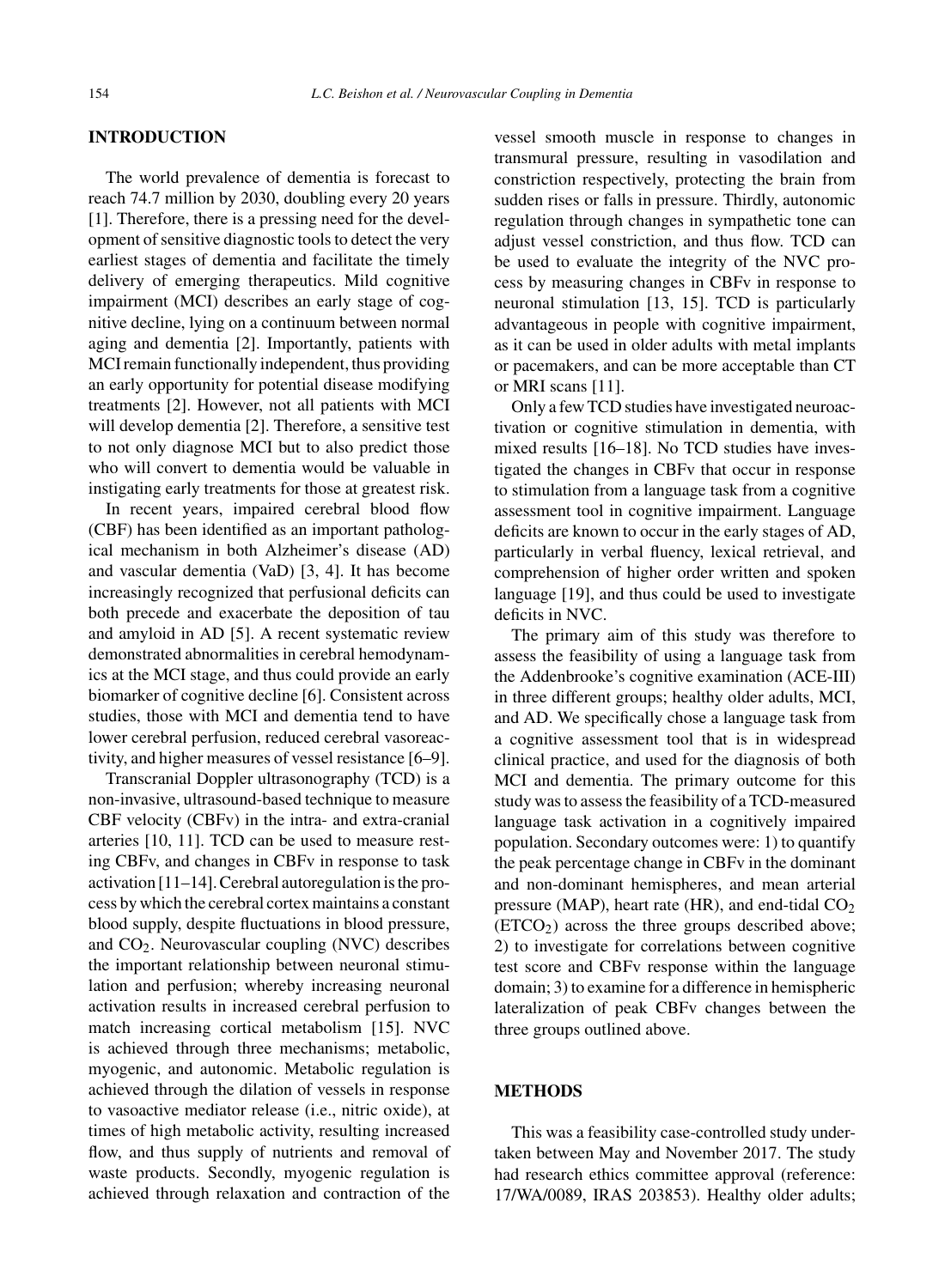and adults with a diagnosis of MCI or AD were recruited from outpatient memory, geriatric and stroke clinics at the University Hospitals of Leicester NHS Trust and Leicestershire Partnership Trust, and from Join Dementia Research. In addition, healthy volunteers were recruited through poster advertisement at outpatient and university settings, and from family members or enrolled participants. Healthy volunteers were recruited separately to previous studies and are a distinct population. All participants provide written informed consent and the study was carried out according to the Declaration of Helsinki. A sample size calculation was not performed at this stage as the primary outcome for the study was feasibility and acceptability of the protocol in a cognitively impaired population, with secondary aims to assess changes in hemodynamic parameters, without pre-established effect sizes.

Inclusion criteria for the study were: aged over 18 years, able to comply with study requirements, good understanding of written and verbal English. Participants with a diagnosis of MCI or AD were classified at a consensus meeting according to the NIA/AA 2011 guidelines and using clinical characteristics and relevant brain imaging. Healthy older adults (HC) were suitable for inclusion provided there was no evidence of subjective or objectively assessed or diagnosed cognitive deficit, and no major medical co-morbidity or medication use that could adversely affect cognition. Study specific exclusion criteria were: aged under 18 years, unable to comply with study requirements, pregnancy, planning pregnancy or lactating, severe carotid artery stenosis, atrial fibrillation, severe cardiac failure (ejection fraction <20%), severe respiratory disease, and inability to consent to the study. Participants on anti-dementia drugs (acetylcholinesterase inhibitors (AChEI), NMDA receptor antagonists) were not excluded from this study and medications were not withheld.

#### *Baseline demographics*

55 participants were recruited to the study, of whom twenty-five were excluded due to: inadequate temporal windows  $(n = 13)$ , visual impairment  $(n=1)$ , VaD diagnosis  $(n=3)$ , un-matched  $(n=5)$  and misclassification  $(n=3)$ . There were no significant differences in age or sex of the excluded participants from those analyzed in the study. Mean age of the cohort was 73.2 (7.0) years, six (20%) were female, 29 (96.7%) Caucasian, and five (16.7%) were lefthanded.

Baseline characteristics are listed for the total cohort and sub-groups in Table 1. Hypertension was more prevalent in the MCI group  $(60\%, p=0.036)$ , and greater AChEI use was seen in the AD group  $(90\%, p < 0.005)$ . No other significant between-group differences were seen in demographic data (Table 1).

## *Study procedure*

Volunteers who met the above criteria were invited to the Cerebral Haemodynamics in Ageing and Stroke Medicine Laboratory. Participants were requested to refrain from caffeine, alcohol, heavy meals, or strenuous exercise for at least 4 h prior to study commencement. All study procedures were undertaken in a quiet, temperature-controlled laboratory, free from distraction. Participants provided baseline information on age, sex, comorbidities, and medication use, or these were accessed from medical records. Handedness was assessed using the Edinburgh Handedness Inventory [20]. Right- and left-handed volunteers were suitable for study inclusion. Participants underwent continuous recording of bilateral CBFv (Viasys Companion III or DWL Doppler box) in the middle cerebral arteries (MCA), HR (3-lead ECG), continuous blood pressure (arterial volume clamping on non-dominant hand, Finometer, Finapres Medical Systems; Amsterdam, The Netherlands), and end-tidal  $CO<sub>2</sub>$  (ETCO<sub>2</sub>, Capnography with nasal cannulae, Capnocheck Plus). TCD probes were secured in place using a headframe. Signals were sampled at 500 samples/s and stored in the data acquisition system (PHYSIDAS, Dept Medical Physics, University Hospitals of Leicester NHS Trust).

Initially, a 5-min baseline recording was taken at rest, followed by all tasks from the ACE-III, in the order that they would be undertaken in the clinical setting. There was a 1-min baseline between cognitive tasks to allow CBFv to return to baseline. The questions were divided into 3 sections and the equipment was paused between recordings to allow auto-calibration of the Finometer. The Finometer was calibrated prior to each recording using the brachial blood pressure. Question timings were marked manually with an event recorder. Each task was performed with one trial. The total assessment, including baseline data collection was approximately 2 h. A similar protocol has been published previously in a healthy cohort [21, 22].

Data were analyzed offline using software developed by this group previously [13, 23]. Data were visually inspected for large non-physiological spikes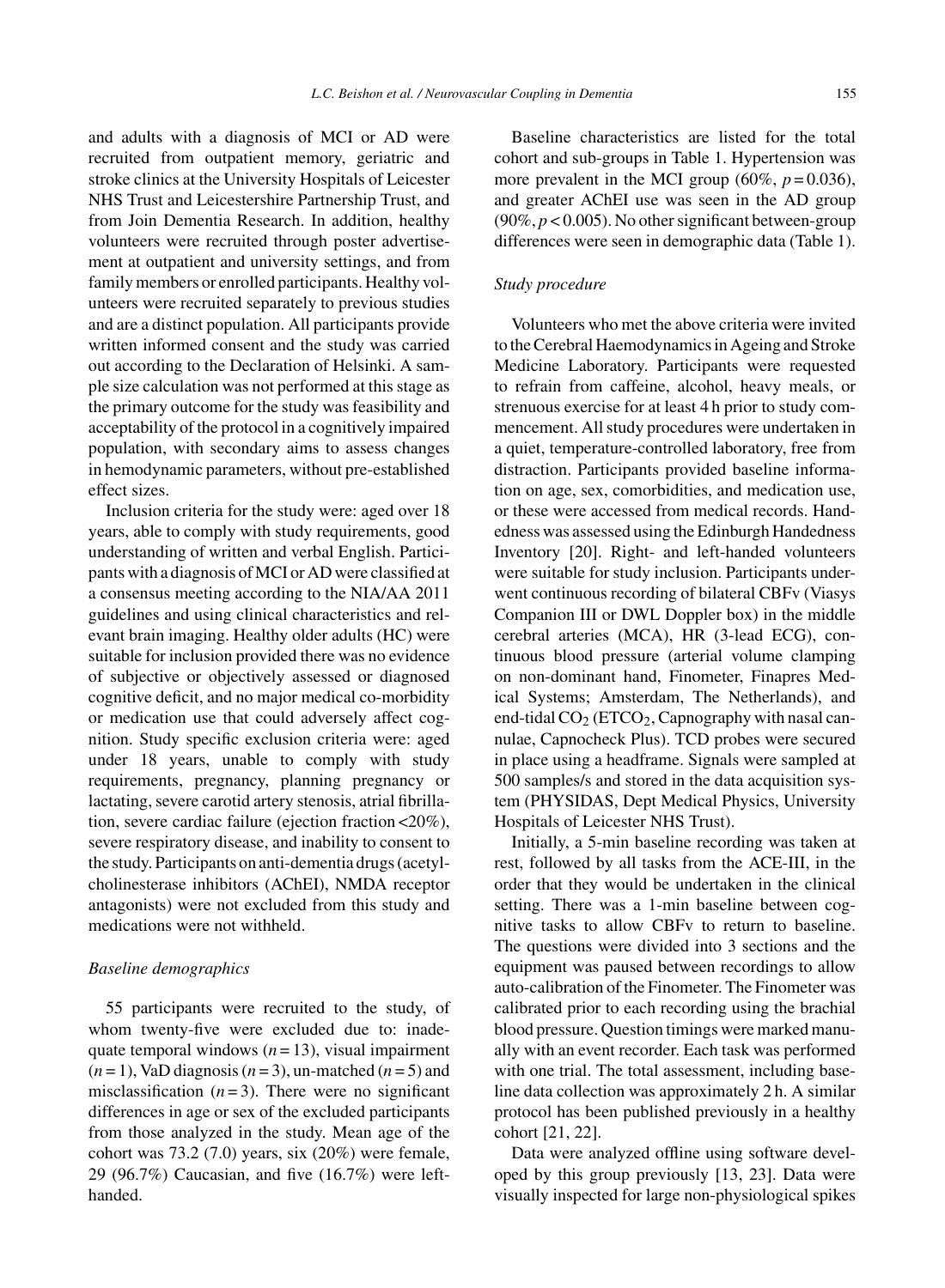| Demographic                                 | $\mathbf n$ | ALL        | Healthy      | Mild       | Alzheimer's | $\boldsymbol{p}$ |
|---------------------------------------------|-------------|------------|--------------|------------|-------------|------------------|
|                                             |             |            | Controls     | cognitive  | disease     |                  |
|                                             |             |            |              | impairment |             |                  |
| n                                           |             | 30         | 10           | 10         | 10          |                  |
| Female sex $(n, \%)$                        | 30          | 6(20)      | 2(20)        | 2(20)      | 2(20)       | 1.00             |
| Age $(y)$                                   | 30          | 73.2(7.0)  | 71.4(5.7)    | 73.3 (6.4) | 74.9 (8.7)  | 0.55             |
| Caucasian $(n, \%)$                         | 30          | 29(96.7)   | 10(100)      | 10(100)    | 9(90)       | 0.36             |
| Left Handedness $(n, \% )$                  | 30          | 5(16.7)    | 1(10)        | 3(30)      | 1(10)       | 0.38             |
| Age at completion of education $(y)$        |             | $16$ [3.8] | $18$ [5.5]   | 15[3]      | $16$ [4.3]  | 0.15             |
| Body mass index                             | 29          | 25.2(4.2)  | 25.8(3.2)    | 25.4(5.8)  | 24.2(3.1)   | 0.70             |
| Smoker                                      |             |            |              |            |             |                  |
| Current $(n, \%)$                           | 30          | 2(6.7)     | 0(0)         | 2(20)      | 0(0)        | 0.17             |
| Ex $(n, \%)$                                |             | 15(50)     | 4(40)        | 6(60)      | 5(50)       |                  |
| Alcohol intake > 14 units/week $(n, %)$     | 30          | 5(16.7)    | 2(20)        | 2(20)      | 1(10)       | 0.79             |
| Diabetes $(n, %)$                           | 30          | 1(3.3)     | 0(0)         | 1(10)      | 0(0)        | 0.36             |
| Hypertension $(n, \%)$                      | 30          | 9(30)      | 2(20)        | 6(60)      | 1(10)       | 0.036            |
| Hypercholesterolemia $(n, \%)$              | 30          | 11(36.7)   | 2(20)        | 6(60)      | 3(30)       | 0.16             |
| Cardiovascular disease $(n, \%)$            | 30          | 2(6.7)     | 0(0)         | 1(10)      | 1(10)       | 0.59             |
| Previous stroke $(n, %)$                    | 30          | 3(10)      | 0(0)         | 2(20)      | 1(10)       | 0.33             |
| Depression $(n, \%)$                        | 30          | 2(6.7)     | 0(0)         | 1(10)      | 1(10)       | 0.59             |
| Antidepressant use $(n, \%)$                | 30          | 3(10)      | 0(0)         | 2(20)      | 1(10)       | 0.33             |
| Acetylcholinesterase inhibitor use $(n, %)$ | 30          | 12(40)     | 0(0)         | 3(30)      | 9(90)       | < 0.005          |
| Antihypertensive use $(n, \%)$              | 30          | 8(26.7)    | 1(10)        | 5(50)      | 2(20)       | 0.11             |
| ACE-III total score                         | 30          | 87 [17]    | $96.5$ [3.0] | 87 [7.3]   | 77.5 [9.5]  | < 0.005          |
| ACE-III Language score                      | 30          | 4 [0]      | 4 [0]        | 4 [0]      | 4 [0]       | 0.38             |

Baseline demographics of participants enrolled in the study. Data are number (percentage) for nominal data, and mean (standard deviation) or median [inter-quartile range] for continuous data. Significance testing by chi-square, one-way analysis of variance or Kruskall-Wallis

in CBFv (<100 ms), which were removed by linear interpolation. A median filter was applied to the CBFv signal to remove smaller spikes and all data were low-pass filtered at 20 Hz with a zerophase Butterworth filter. Beat-to-beat mean CBFv, mean arterial pressure (MAP),  $ETCO<sub>2</sub>$ , and HR were determined by the R-R interval (3-lead ECG). Data underwent standard polynomial interpolation and then re-sampling at 5 Hz in order to generate signals with a uniform time base [13, 23].

Signals were synchronized using the event marker, and population mean responses were calculated. Data are presented for the dominant and nondominant hemispheres as peak percentage change in CBFv, MAP, HR, and  $ETCO<sub>2</sub>$  from a 20-s baseline prior to task initiation (T1). Two time points were selected to measure peak activation. Firstly, T2: the initial response to stimulation occurring 5 s after task initiation (mean peak percentage change in CBFv occurring at 25–30 s). Secondly, T3: the sustained response, occurring at 15 s after task initiation (mean peak percentage change in CBFv occurring at 30–40 s). This analysis has been published previously in a young, healthy cohort [21, 22]. In this communication of the initial results of the new approach, of coupling the traditional ACE-III assessment of patients with MCI and AD with NVC examination using TCD, we report only on one task: repeating words and phrases aloud. The reasons for this choice will be discussed below.

The dominant hemisphere was considered right side for left-handed individuals and left side for right-handed individuals, with the converse for the non-dominant hemispheres. The data were combined for the right and left hemispheres (left- and righthand dominant, respectively) to produce a dataset for changes occurring in the dominant and non-dominant hemispheres as opposed to left- or right-hand dominance.

#### *Statistical analysis*

Data were tested for normality prior to analysis using the Shapiro-Wilks test. Continuous, normally distributed data are presented as mean (standard deviation), and non-normally distributed as median [inter-quartile range]. Nominal data are presented as number (percentage), with significance testing by chi-square analysis. Testing for statistical significance was by one-way analysis of variance (continuous, normally distributed), or Kruskall-Wallis (continuous, non-parametric). For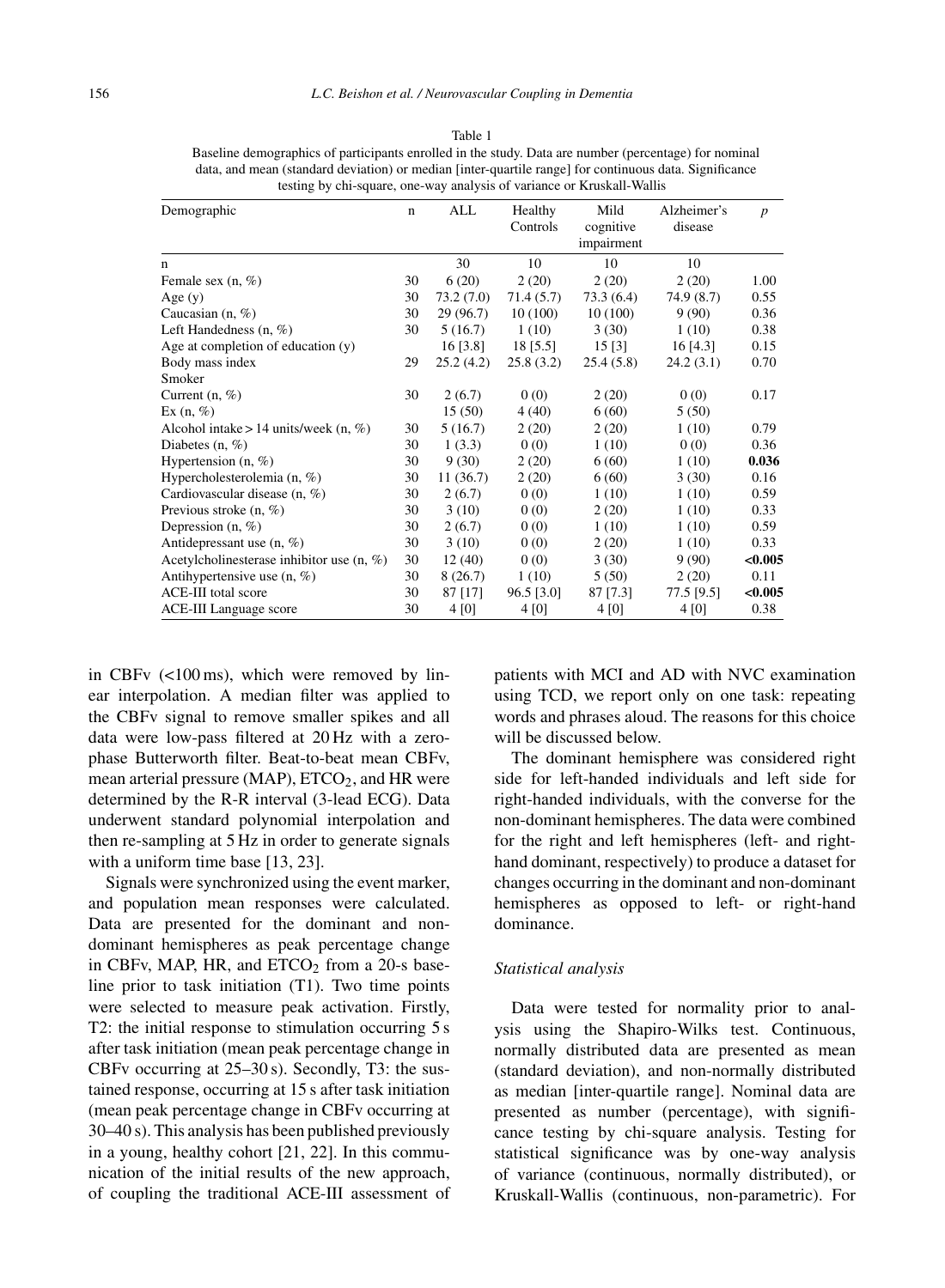Table 2 Baseline parameters for healthy control, Alzheimer's disease, and mild cognitive impairment groups. CBFv, cerebral blood flow velocity; MAP, mean arterial pressure; ETCO<sub>2</sub>, end-tidal CO<sub>2</sub>. Data are presented as mean (standard deviation). Significance testing by one-way ANOVA

| Parameter                | Healthy<br>controls | Alzheimer's<br>disease | Mild<br>cognitive<br>impairment | p    |
|--------------------------|---------------------|------------------------|---------------------------------|------|
| n                        | 10                  | 10                     | 10                              |      |
| CBFv non-dominant (cm/s) | 44.4 (9.4)          | 42.7(7.3)              | 46.2(7.8)                       | 0.64 |
| CBFv dominant (cm/s)     | 45.7(7.1)           | 42.8(8.0)              | 45.0(8.1)                       | 0.69 |
| MAP(mmHg)                | 98.2 (15.0)         | 85.2 (29.7)            | 91.7(13.6)                      | 0.39 |
| Heart rate (bpm)         | 64.8 (12.7)         | 64.3(13.5)             | 66.6(7.2)                       | 0.90 |
| $ETCO2$ (mmHg)           | 37.8(2.7)           | 35.9(2.8)              | 37.8(2.9)                       | 0.24 |

non-parametric data, correlation analysis was performed using Spearman correlation. To investigate for the effect of hemispheric dominance and for an interaction between patient group and dominance, a two-way mixed ANOVA was used. Where an interaction effect was present, a univariate analysis was undertaken at all levels of the dependent and independent variable to identify main effects. Where a main effect was present for dominance, this was further investigated using paired t-testing within patient groups. *Post hoc* testing was by Bonferroni correction or Tukey for multiple comparisons as appropriate. Analyses were considered significant where  $p < 0.05$ . Data analyses were performed using SPSS version 22 for Windows. Graphs were produced using GraphPad Prism Version 7.0 for Windows.

### **RESULTS**

### *Baseline data*

There were no significant differences in CBFv in the dominant and non-dominant hemispheres between groups at baseline (Table 2). Similarly, there were no differences in peripheral measurements of MAP, HR, or  $ETCO<sub>2</sub>$  at baseline (Table 2).

# *Changes in peripheral parameters during cognitive testing*

### *Heart rate*

A significantly lower peak percentage change in HR in both MCI and AD participants compared to HC at T2 (HC: 8.8 (8.2)%, MCI: 0.7 (4.3)%, AD: –0.5 (5.6)%; *p* = 0.005) (Table 3, Fig. 1). HR differences between groups were not seen at T3 (Table 3, Fig. 1).

#### *Mean arterial pressure*

At T2, significantly lower peak percentage changes in MAP were seen between groups (HC: 7.9 (4.6)%, MCI: –0.1 (2.9)%, AD: 0.9 (4.4)%; *p* < 0.005) (Table 3, Fig. 1). These differences were significant between HC, and both MCI and AD groups on *posthoc* testing (Table 3, Fig. 1). There were no significant differences between groups at T3 (Table 3, Fig. 1).

### *End-tidal CO*<sup>2</sup>

At T2,  $ETCO<sub>2</sub>$  differed between groups (HC:  $-0.9$ ) (3.2)%, MCI: 0.9 (3.2)%, AD: –5.2 (5.7)%; *p* = 0.006) (Table 3, Fig. 1). There was a significantly large negative change in the AD group; changes were statistically different on *post-hoc* testing between AD and HC/MCI groups (Table 3, Fig. 1). At T3, there were no differences between groups in  $ETCO<sub>2</sub>$  responses (Table 3, Fig. 1).

## *Changes in cerebral hemodynamic parameters during cognitive testing*

#### *Temporal changes*

Temporal changes in CBFv occurring in response to a language task in both non-dominant and dominant hemispheres are shown in Fig. 2.

#### *Changes at T2*

Peak percentage change in CBFv differed between groups in the non-dominant hemisphere (HC: 15.9 (7.5)%, MCI: 6.7 (4.5)%, AD: 0.1 (7.1)%; *p* < 0.005), and dominant hemisphere (HC: 16.0 (7.5)%, MCI: 6.0 (4.4)%, AD: –0.6 (8.4)%; *p* < 0.005) (Table 3, Fig. 2). There was a significantly larger response in the HC group on *post-hoc* testing between HC and both MCI/AD groups (Table 3, Fig. 2).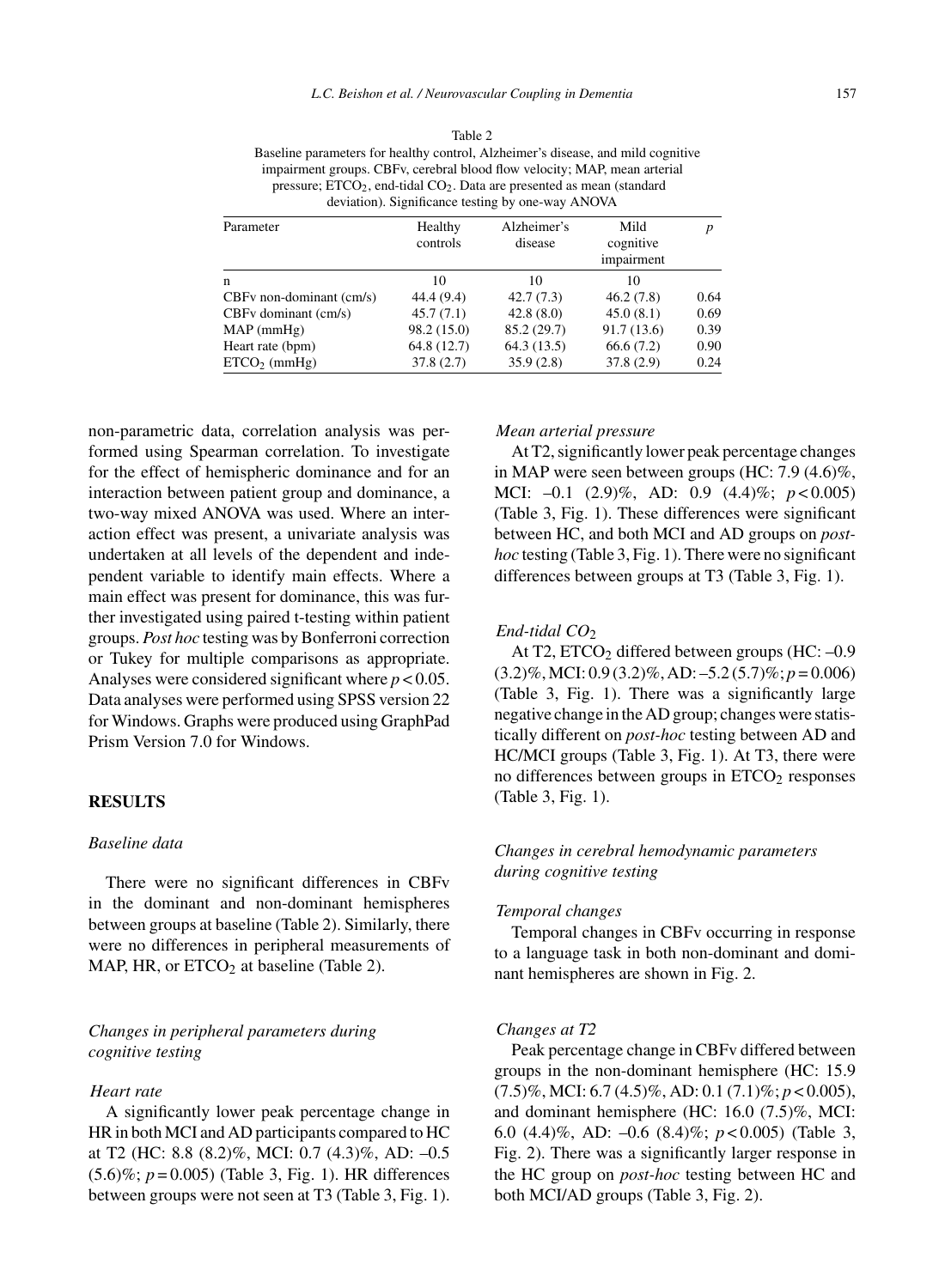Parameters at T2 and T3. Data shown are peak percentage change in cerebral blood flow velocity (CBFv), mean arterial pressure (MAP), heart rate and end-tidal  $CO<sub>2</sub>$  (ETCO<sub>2</sub>) from a 20-s baseline, in healthy control, mild cognitive impairment, and Alzheimer's dementia groups. Statistical testing by one-way ANOVA with *post-hoc* testing by Tukey

Table 3

| Parameter                | n  | Healthy     | Alzheimer's | Mild        | $\boldsymbol{p}$ |
|--------------------------|----|-------------|-------------|-------------|------------------|
|                          |    | controls    | disease     | cognitive   |                  |
|                          |    |             |             | impairment  |                  |
| n                        |    | 10          | 10          | 10          |                  |
| <b>CBFv Non-dominant</b> |    |             |             |             |                  |
| T2                       | 30 | 15.9(7.5)   | 0.1(7.1)    | 6.7(4.5)    | < 0.005          |
| T <sub>3</sub>           | 30 | 9.4(8.8)    | 1.9(8.3)    | 9.4(7.3)    | 0.08             |
| <b>CBFy Dominant</b>     |    |             |             |             |                  |
| T <sub>2</sub>           | 30 | 16.0(7.5)   | $-0.6(8.4)$ | 6.0(4.4)    | < 0.005          |
| T <sub>3</sub>           | 30 | 9.4(10.0)   | $-1.5(5.8)$ | 9.0(9.2)    | 0.012            |
| Heart rate               |    |             |             |             |                  |
| T <sub>2</sub>           | 30 | 8.8(8.2)    | $-0.5(5.6)$ | 0.7(4.3)    | 0.005            |
| T <sub>3</sub>           | 30 | 7.3(5.8)    | 2.1(7.2)    | 1.6(4.8)    | 0.08             |
| <b>MAP</b>               |    |             |             |             |                  |
| T <sub>2</sub>           | 30 | 7.9(4.6)    | 0.9(4.4)    | $-0.1(2.9)$ | < 0.005          |
| T <sub>3</sub>           | 30 | 6.1(4.0)    | 2.3(5.1)    | 3.7(4.0)    | 0.16             |
| ETCO <sub>2</sub>        |    |             |             |             |                  |
| T <sub>2</sub>           | 30 | $-0.9(3.2)$ | $-5.2(5.7)$ | 0.9(3.2)    | 0.006            |
| T <sub>3</sub>           | 30 | $-3.0(7.8)$ | $-5.5(6.5)$ | $-1.9(2.5)$ | 0.39             |



Fig. 1. The temporal changes in MAP (a), heart rate (b), and ETCO<sub>2</sub> (c), to the language task. All signals were normalized by baseline values. Continuous line = healthy control, dotted line = mild cognitive impairment, interrupted line = Alzheimer's disease. a) non-dominant hemisphere; b) dominant hemisphere. Task initiation occurred at 20 s.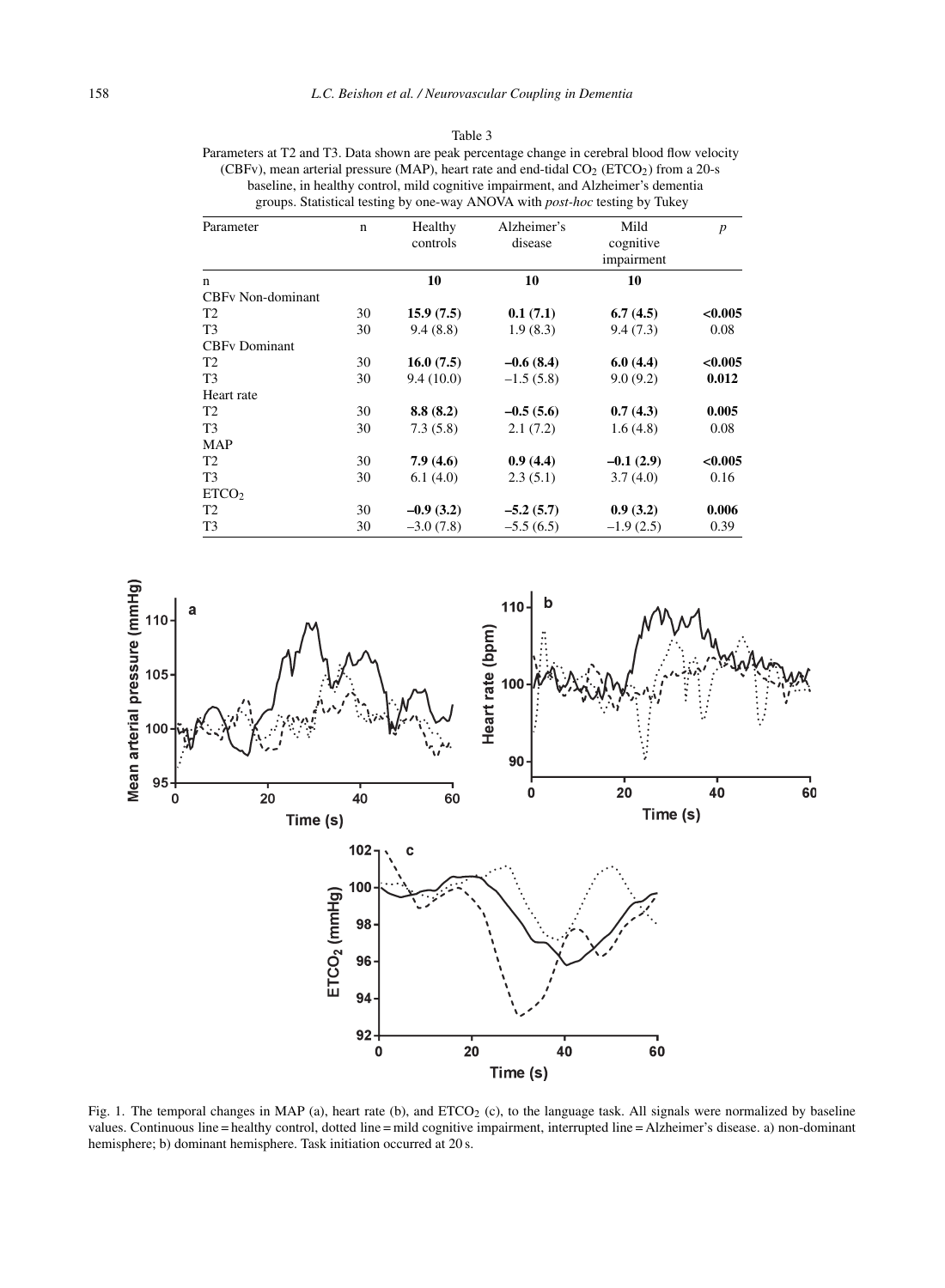

Fig. 2. The temporal changes in cerebral blood flow velocity (normalized % CBFv) to the language task. All signals were normalized by baseline values. Continuous line = healthy control, dotted line = mild cognitive impairment. interrupted line = Alzheimer's disease. a) non-dominant hemisphere; b) dominant hemisphere. Task initiation occurred at 20 s.

Table 4 Correlation between cognitive test score and peak percentage change in cerebral blood flow velocity (CBFv), for all participants (healthy control, mild cognitive impairment, and Alzheimer's dementia groups combined). Statistical testing by Spearman correlation, with Bonferroni correction for repeated measures

| Parameter               | n  | Correlation<br>coefficient | p     | Parameter                     | n  | Correlation<br>coefficient |      |
|-------------------------|----|----------------------------|-------|-------------------------------|----|----------------------------|------|
| Total ACE-III score     |    |                            |       | Total ACE-III score           |    |                            |      |
| CBFy Non-dominant T2    | 30 | 0.44                       | 0.028 | CBFy Non-dominant T3          | 30 | 0.27                       | 0.30 |
| <b>CBFy Dominant T2</b> | 30 | 0.40                       | 0.06  | CBFy Dominant T3              | 30 | 0.32                       | 0.16 |
| ACE-II Language score   |    |                            |       | <b>ACE-III Language score</b> |    |                            |      |
| CBFy Non-dominant T2    | 30 | 0.22                       | 0.48  | CBFy Non-dominant T3          | 30 | 0.10                       | 1.0  |
| <b>CBFy Dominant T2</b> | 30 | 0.32                       | 0.18  | CBFy Dominant T3              | 30 | 0.07                       | 1.0  |
|                         |    |                            |       |                               |    |                            |      |



Fig. 3. Positive correlations between normalized percentage change in cerebral blood flow velocity (CBFv) and Addenbrooke's Cognitive Examination III (ACE-III) score,  $a =$  non-dominant hemisphere,  $b =$  dominant hemisphere. Correlations by Spearman testing.

#### *Changes at T3*

At T3, only the dominant hemisphere showed significant differences between groups (HC: 9.4 (10.0)%, MCI: 9.0 (9.2)%, AD: –1.5 (5.8)%;  $p = 0.012$ ; significant between AD and HC/MCI groups on *post-hoc* testing (Table 3, Fig. 2).

#### *Cognitive test score correlation analysis*

Significant, positive correlations were present between peak percentage CBFv change and total ACE-III score for the whole cohort (HC, MCI, and AD combined) for non-dominant hemisphere and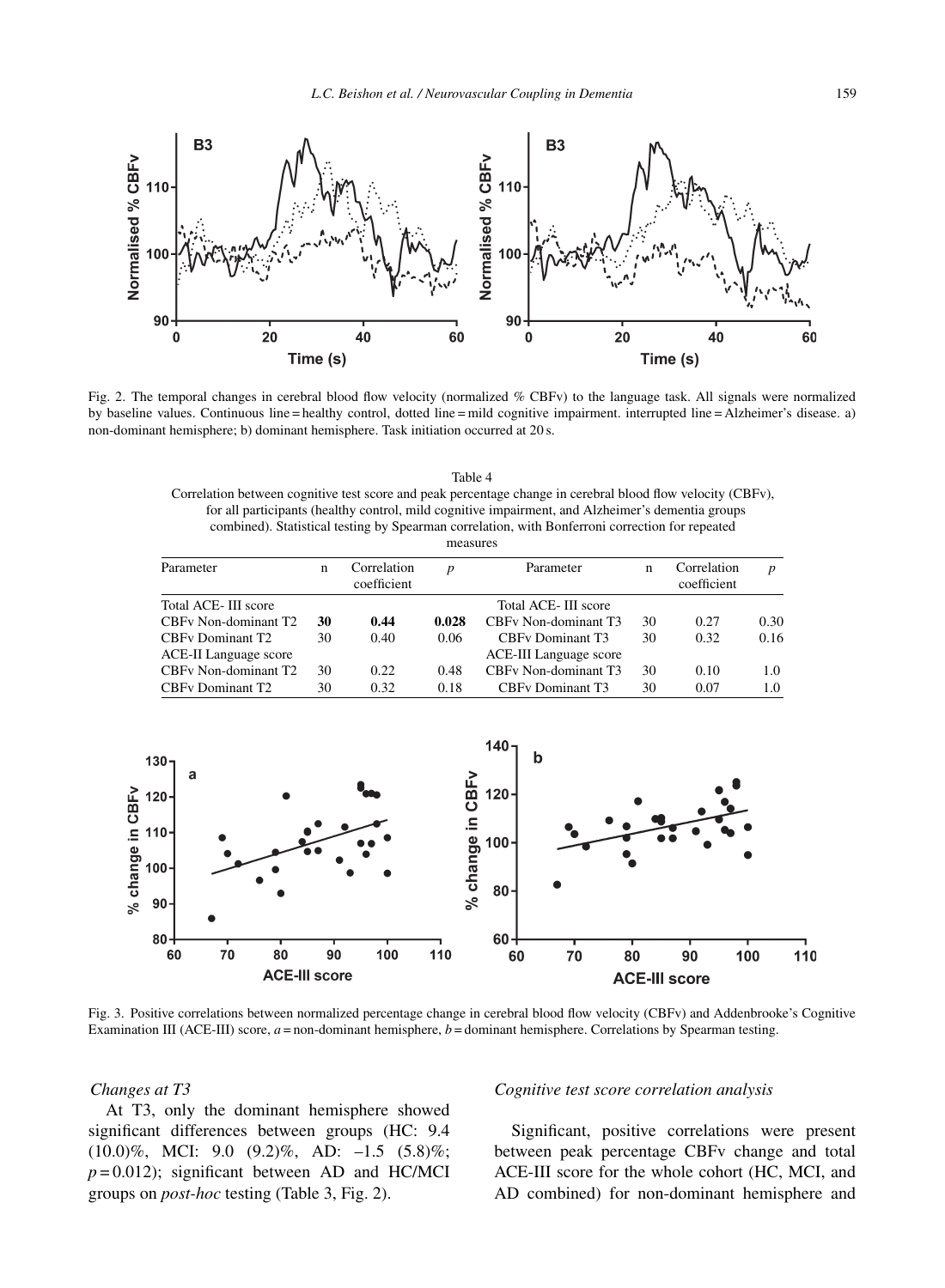language task response at T2 (Table 4, Fig. 3). There were no significant correlations between total ACE-III score and the language task with peak percentage CBFv change at T3 (Table 4, Fig. 2). There were no significant correlations between language task score and peak percentage change in CBFv response (Table 4, Fig. 3).

### *Hemispheric dominance analysis*

There were no statistically significant effects of dominance or interaction between patient group and dominance for CBFv change to the language task on 2-way mixed ANOVA. In a further analysis, left-handed participants were removed, and data were re-analyzed just for right-handed participants  $(n=25)$ . There were no differences in baseline CBFv or peripheral parameter data, nor in peak percentage change. The only difference in statistical significance was that the correlation of non-dominant CBFv response at T2 with total ACE-III score became non-significant  $(p=0.07)$ .

### **DISCUSSION**

### *Main findings*

In summary, the use of a language task from the ACE-III to stimulate CBFv responses was both feasible and acceptable in healthy older adults, MCI, and AD. The protocol was well tolerated and acceptable, and good quality bilateral data were obtained for central and peripheral parameters in 30 participants. Although a power calculation was not performed, peak CBFv response to a language task showed significant differences in peak percentage change in CBFv between groups, however, this varied between hemispheres and between time points (i.e., T2 or T3). In addition, where these differences were present, they were also accompanied by changes in the peripheral parameters (MAP, HR, or  $ETCO<sub>2</sub>$ ). At T2, it is notable that the larger rise in CBFv was accompanied by a larger rise in both HR and MAP in the HC group, and a larger negative change in  $ETCO<sub>2</sub>$  in the AD group, which could account for the differences in CBFv change seen across the groups. Furthermore, there was a significantly lower stimulation in CBFv with the language task in the dominant hemisphere in the AD group at T3, which was not accompanied by any changes in HR, MAP, or  $ETCO<sub>2</sub>$ . Therefore, the relationships between stimulation, changes in MAP,  $HR$ , and  $ETCO<sub>2</sub>$  are complex in interpreting their

relative contributions to the CBFv change seen with task activation. There was significant correlation between CBFv change to the language task and total ACE-III score, but not within the language domain score, and only at T2. Finally, there was no effect of hemispheric dominance on the CBFv response to the language task.

### *Task selection*

In previous communications, we described CBFv responses to the complete set of 20 ACE-III tasks in healthy controls [22, 24]. When examining the feasibility and sensitivity of this approach in patient populations however, we elected to focus on a single paradigm (repeating words and phrases aloud). There were several reasons for this. Firstly, it would be extremely difficult to report on all 20 paradigms with the same level of detail as in this paper, specifically describing the concomitant changes in systemic variables, including MAP, HR, and  $ETCO<sub>2</sub>$  that could influence the amplitude and temporal pattern of the CBFv response. Secondly, we purposely selected one of the tasks where the ACE-III score alone was not able to discriminate among the three groups of subjects (Table 1). The finding that significant differences in the CBFv response were obtained for this task (Fig. 2, Table 3) is encouraging and highlights the potential of this novel approach. Finally, we focused on a task involving speech as this presents particular feasibility challenges for TCD-based NVC studies, given the potential interference of speech with the Doppler signal quality and parallel changes in  $ETCO<sub>2</sub>$ , as reflected by the temporal patterns of  $ETCO<sub>2</sub>$  in Fig. 1.

Despite the very promising results obtained for feasibility and sensitivity with the selected task, caution is needed at this stage regarding the potential performance for the other 19 paradigms. Indeed, further studies, and detailed data analyses, will be needed to identify those that would optimize the clinical benefits of adding TCD as an adjunct to the standard ACE-III examination.

### *Neurovascular coupling response*

Despite demonstrating a difference in stimulation between groups, in this population, language was largely well preserved in the AD and MCI groups, with no differences on ACE-III score, Table 1. This may suggest that the differences in CBFv change to the language task across groups are more likely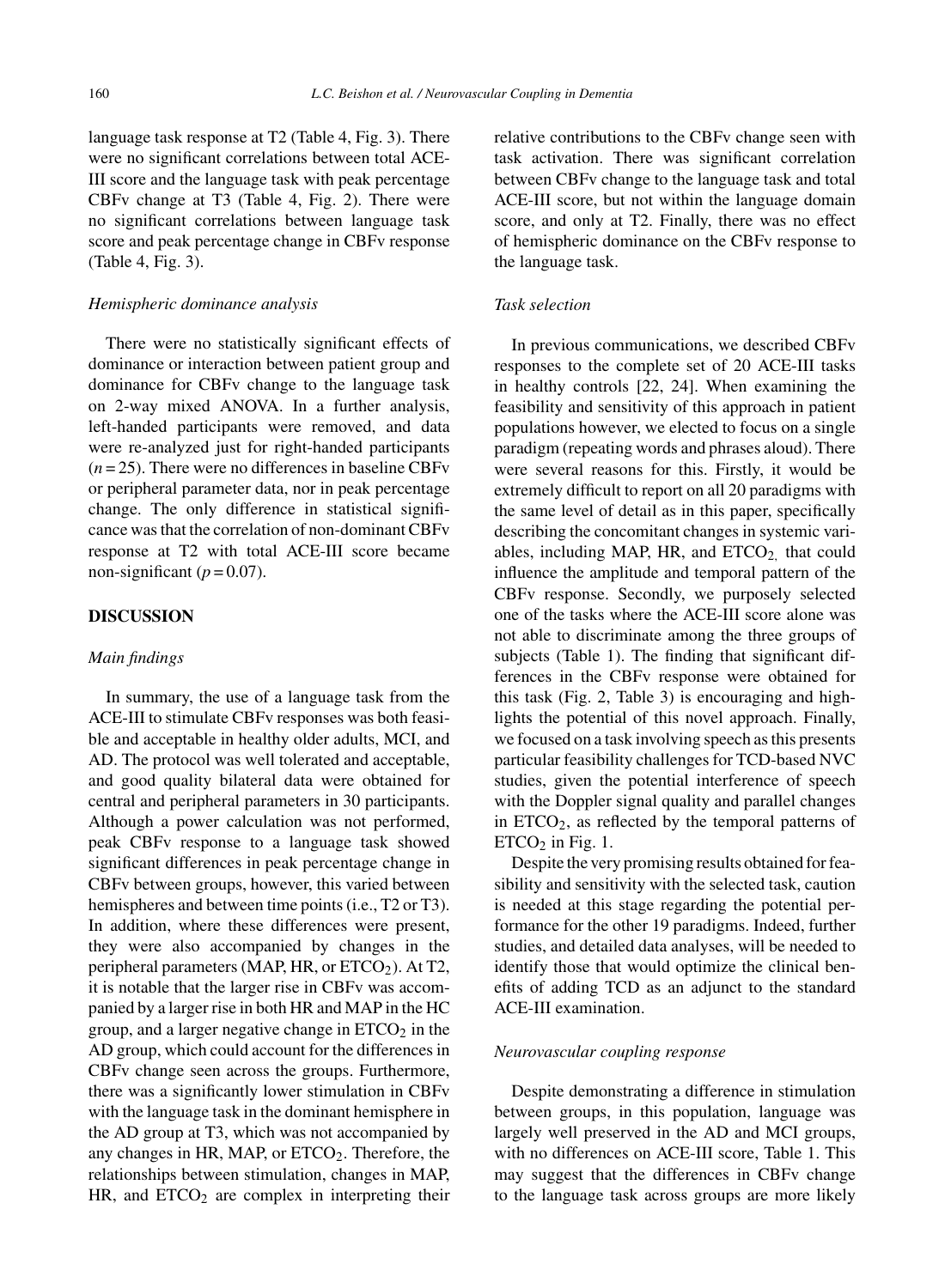due to the changes in peripheral parameters, rather than stimulation. However, these results may also indicate that reduced CBFv response is a more sensitive marker than clinical cognitive testing and that subtle changes in CBFv may be apparent before clinical deficits are detectable. This is supported by the sustained differences in CBFv response at T3, despite a lack of change in the peripheral parameters at this time point.

Changes in peripheral parameters have previously been reported in a number of task activation studies, where sympathetic activation can result in rises in HR and MAP, and hyperventilation or breath holding can result in changes in  $ETCO<sub>2</sub>$  [14, 25]. Cardioinhibitory effects, due to parasympathetic activation, of AChEIs have been documented previously [26, 27]. In this cohort, AChEI use was significantly higher among the AD group, and could account for the blunted HR response to the language task. A number of recent studies have demonstrated that changes in CBFv are likely to be as a result of changes occurring at the metabolic or myogenic level in response to cognitive [28–30], or motor [31] stimulation. This challenges the interpretation that CBFv changes are purely a reflection of changes in MAP [23].

### *Cognitive impairment and vessel function*

Impaired cerebral blood flow occurs early in patients with both MCI and dementia [5, 6]. The two-hit hypothesis describes a cascade of pathological events, initiated and propagated by impaired CBF, resulting in progressive amyloid accumulation and tau hyperphosphorylation [5, 32]. Amyloid accumulation not only damages neurons directly, but also damages the structural integrity of blood vessels, and induces vasoconstriction, thus worsening cerebral hypoperfusion [5, 32]. Furthermore, amyloid accumulation results in blood-brain barrier dysfunction, protein leakage, and further neuronal toxicity [5, 32, 33]. Atherosclerosis in the circle of Willis is found more commonly among those with AD dementia, than non-AD dementia [32]. Despite these findings at a microvascular level, studies of vessel function in dementia and MCI remain mixed [6, 7, 9]. In a recent study, despite lower resting CBFv in dementia, cerebral autoregulation was better in dementia compared to healthy controls [34]. However, while dynamic cerebral autoregulation appears to remain intact, a number of meta-analyses have consistently shown lower resting flow velocities, higher vessel resistance, and lower vasoreactivity in

cognitive impairment [6, 7, 9]. Fewer studies have examined NVC in dementia, and these are outlined in more detailed below. Thus, NVC may be a more useful maker of cognitive impairment than dynamic CBF autoregulation.

### *Results in context of existing literature*

Few studies have employed TCD as a method by which to investigate NVC in dementia [6, 7, 9, 35]. Certainly, recent reviews and meta-analyses have consistently demonstrated lower resting CBF in both AD and VaD sub-types of dementia [6, 7, 9, 35, 36]. Furthermore, markers of vessel resistance (pulsatility index, cerebrovascular resistance index) are higher among those with both dementia sub-types and the ability of the cerebrovasculature to respond to changes in  $CO<sub>2</sub>$  is lost (vasoreactivity) [6, 7, 9, 36]. Furthermore, VaD and AD can be discriminated from one another on the basis of pulsatility index and vasoreactivity [7].

No previous studies have measured NVC in response to a language paradigm in cognitive impairment from the ACE-III by TCD. Two TCD studies examined CBFv responses in the posterior cerebral artery during visual stimulation, where those with VaD could be discriminated from AD and healthy controls [16, 37]. These findings suggest intact occipital function in early AD [16, 37]. The results presented here, suggest that CBFv responses to language stimulation may be detected at an earlier stage than visual stimulation, and therefore may be a better discriminator of cognitive impairment from healthy aging. In a study by Matteis et al., a verbal fluency task produced distinctly lateralized rises in CBFv in the healthy control group; however, bilateral rises were seen in both patient groups, with loss of hemisphere selectively in the CBFv response [17]. The bilateral rise in CBFv is likely to represent a compensatory mechanism to cope with rising cognitive demands resulting from declining cognitive ability [38, 39]. This phenomenon has also been demonstrated in older adults [38, 39], and those with MCI and early dementia [40]. In keeping with findings of Matteis et al. [17], Yeung et al. also found loss of hemispheric specialization, using a category fluency task [41]. Interestingly, this was detectable as early as the MCI stage, and was more pronounced in those with amnestic sub group MCI [41]. In contrast to these studies, we did not find a significant difference in hemispheric lateralization between or within groups. Although left handers might have a tendency to less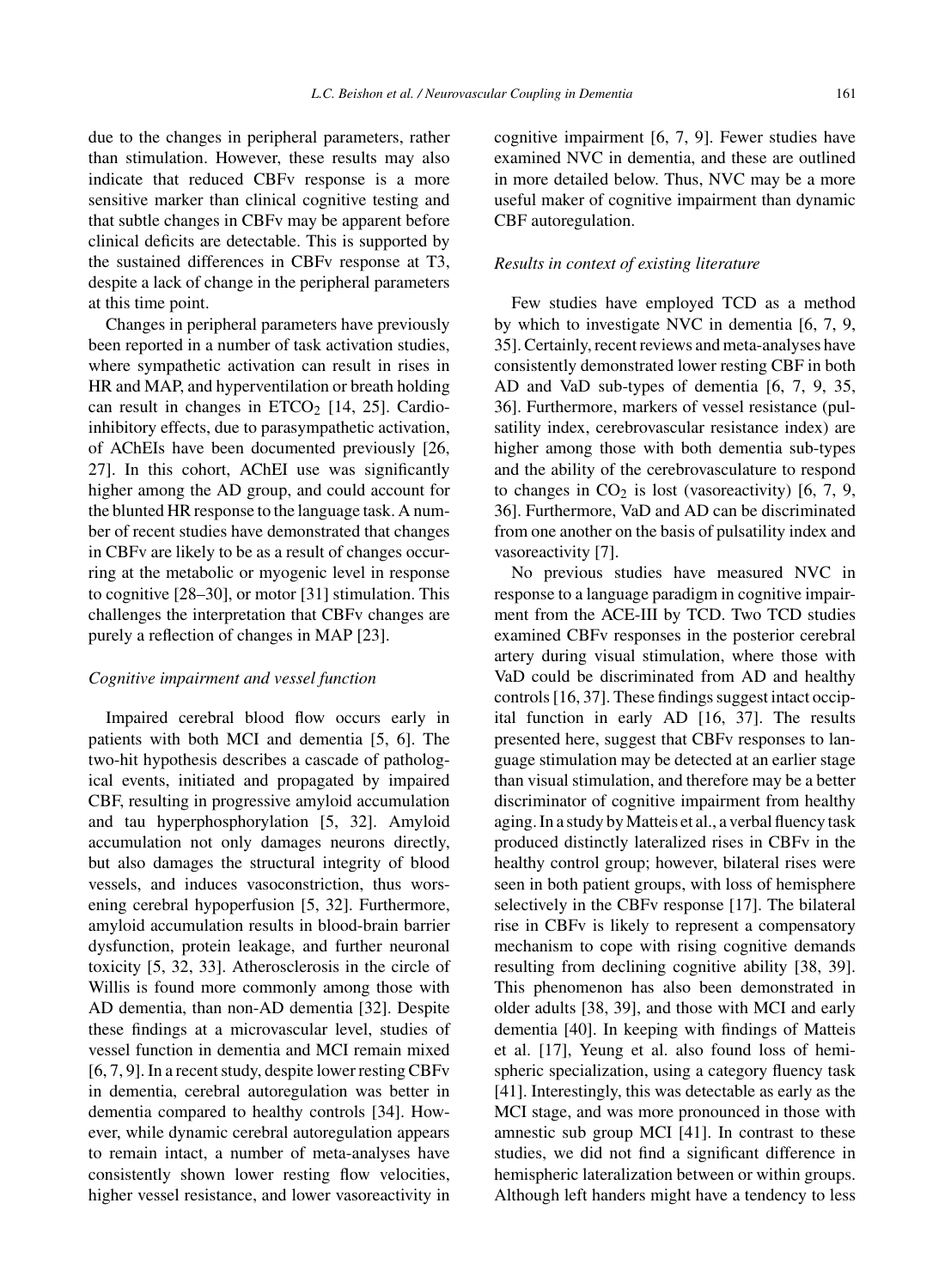lateralization in response to cognitive testing [14], the fact that our population included only two left handed participants in each group is unlikely to explain the lack of a significant hemispheric lateralization within groups. On analyzing data for right-handed participants only  $(n=25)$ , there were no differences in baseline CBFv or peripheral parameter data, nor in peak percentage change, indicating that left-handed individuals did not significantly affect the results of this feasibility study. In keeping with our findings here, a number of MRI, PET, and SPECT studies have demonstrated correlation between language deficits in MCI and AD, and regional hypoperfusion or hypometabolism [42–45]. In addition, recent fMRI studies report reduced activation during language processing in MCI and AD, as demonstrated here [44–47], but also compensatory hyperactivation in MCI groups [45, 48]. In an fMRI study by Vandenbulcke et al., amnestic MCI patients with preserved language function, demonstrated reduced activation in the posterior temporal lobes compared to controls during a word reading task [46]. Taken together, these results suggest that CBF responses to language tasks can be detected prior to the appearance of clinical deficits, and thus could provide an early imaging biomarker of cognitive decline.

#### *Limitations*

Measurement of resting flow velocities relies on the assumption that the vessel diameter remains constant and therefore CBFv can be measured to approximate for CBF [10]. This study reports a high window failure rate (∼24%), however this is consistent with other studies of cognitive impairment and older adults [7, 49]. The sample size studied here was relatively small, and results need to be interpreted in this context. In addition, diagnostic classification was found to be complex, we therefore employed a consensus approach to classifying participants in this study. Due to the window failure rate, a number of participants were not able to be matched on age and sex, and were therefore excluded from this analysis.

The MCA supplies approximately 80% of the cerebral cortex [14] and, while we can achieve high temporal resolution by TCD measured CBFv change [10, 14], we cannot map this regionally to determine specifically where these changes are occurring.

In terms of the population studied, there was a relatively higher window failure rate among females, and they are therefore under-represented in this study. As expected, the mean age was relatively high

in this study, with more volunteers recruited with older onset cognitive impairment. The majority of the cohort were Caucasian, and few were left handed. The results may therefore not be generalizable to the wider population. In addition, for this study it was assumed that left handed individuals would lateralize to the right hemisphere in terms of dominance. However, this is not always the cases, with approximately one quarter of left handed individuals demonstrating atypical lateralization patterns [50]. A more complex classification of hemispheric dominance can instead be achieved through calculation of the laterality index based on relative hemispheric response to cognitive testing [51].

In previous studies of task activation, multiple cycles of activation have been utilized to improve signal-to-noise ratios [36], but we have previously demonstrated that peak changes in CBFv are obtainable with one cycle of task activation in healthy subjects, thus limiting accommodation of responses through repeated trials [22]. One important finding of the current study though, is the demonstration that a single cycle of activation is also feasible in patients with MCI and AD and leads to good quality measured responses. In this study, TCD alone was used, with no method of measuring neuronal activation directly, such as electroencephalography (EEG). Future studies can consider the combination of these techniques to measure flow and neuronal activity simultaneously.

### *Implications of the findings and further work*

This study has demonstrated that TCD-measured task activation to a language task taken from a clinical assessment tool (ACE-III) is feasible in a cognitively impaired population. The protocol was acceptable to patients and we were able to achieve measures of change in CBFv, MAP, HR, and,  $ETCO<sub>2</sub>$ . This study has highlighted a number of key areas that require further consideration for future studies of TCD in dementia.

Specifically, further studies with larger sample sizes, examining a range of paradigms within the sub-domains of the ACE-III are required to identify if these trends are seen across the different cognitive domains, or isolated to individual tasks. Future studies should ideally measure concomitant changes in MAP, HR, and  $ETCO<sub>2</sub>$  alongside CBFv response. The use of more complex dynamic multivariate modelling, examining the relative contributions of MAP, HR,  $ETCO<sub>2</sub>$ , and stimulation to the total CBFv response, would allow for a more accurate and com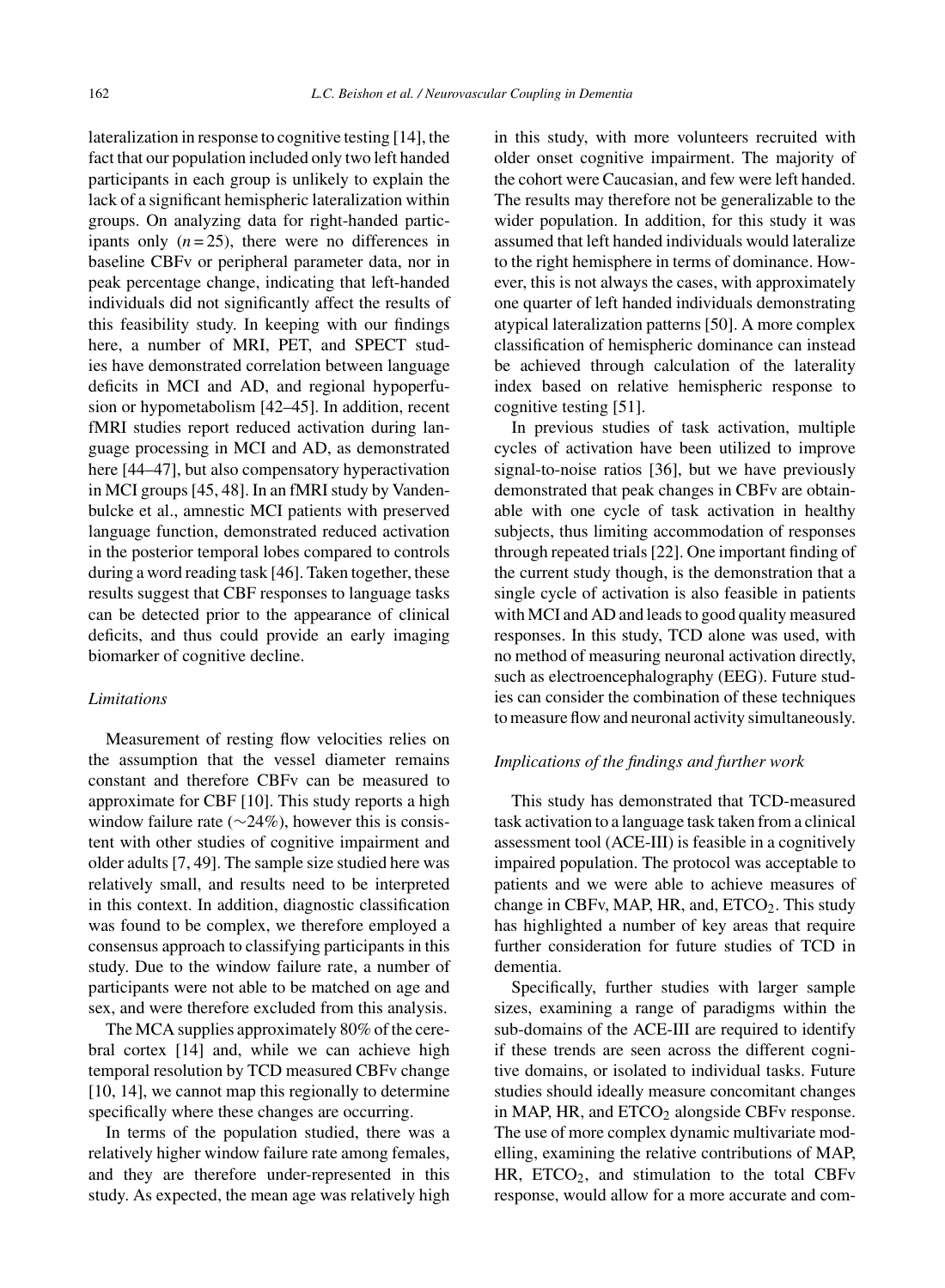prehensive assessment of NVC in TCD studies of task activation in dementia. Studies with a broader population, to examine changes in female and ethnic minority groups would allow results to be more generalizable to the wider population. The inclusion of participants with VaD would improve our understanding of the changes in NVC occurring comparatively in dementia sub-types.

### *Conclusions*

There is a growing body of evidence that vascular dysfunction is an important pathological mechanism implicated in the development of AD, in addition to VaD. This warrants further investigation both as a biomarker of early disease, but also for novel therapeutic approaches. TCD measured CBFv changes are feasible in a cognitively impaired population and remains a promising approach to studying NVC changes associated with aging and dementia.

## **ACKNOWLEDGMENTS**

TGR is an NIHR Senior Investigator. LCB is an NIHR Academic Clinical Fellow.

# **CONFLICTS OF INTEREST**

The authors have no conflict of interest to report.

### **REFERENCES**

- [1] Prince M, Wimo A, Guerchet M, Ali GC, Wu Y, Prina M (2015) *World Alzheimer Report 2015 The global impact of dementia*. Alzheimer's Disease International, London, UK, pp. 1-87.
- [2] Petersen RC (2004) Mild cognitive impairment as a diagnostic entity. *J Intern Med* **256**, 183-194.
- [3] de la Torre JC (2012) Cerebral hemodynamics and vascular risk factors: Setting the stage for Alzheimer's disease. *J Alzheimers Dis* **32**, 553-567.
- [4] Hays CC, Zlatar ZZ, Wierenga CE (2016) The utility of cerebral blood flow as a biomarker of preclinical Alzheimer's disease. *Cell Mol Neurobiol* **36**, 167-179.
- [5] Zlokovic BV (2011) Neurovascular pathways to neurodegeneration in Alzheimer's disease and other disorders. *Nat Rev Neurosci* **12**, 723-738.
- [6] Beishon L, Haunton VJ, Panerai RB, Robinson TG (2017) Cerebral hemodynamics in mild cognitive impairment: A systematic review. *J Alzheimers Dis* **59**, 369-385.
- [7] Keage HA, Churches OF, Kohler M, Pomeroy D, Luppino R, Bartolo ML, Elliott S (2012) Cerebrovascular function in aging and dementia: A systematic review of transcranial Doppler studies. *Dement Geriatr Cogn Dis Extra* **2**, 258-270.
- [8] Tomek A, Urbanova B, Hort J (2014) Utility of transcranial ultrasound in predicting Alzheimer's disease risk. *J Alzheimers Dis* **42**, S365-S374.
- [9] Sabayan B, Jansen S, Oleksik AM, van Osch MJ, van Buchem MA, van Vliet P, de Craen AJ, Westendorp RG (2012) Cerebrovascular hemodynamics in Alzheimer's disease and vascular dementia: A meta-analysis of transcranial Doppler studies. *Ageing Res Rev* **11**, 271-277.
- [10] Panerai RB (2009) Transcranial Doppler for evaluation of cerebral autoregulation. *Clin Auton Res* **19**, 197-211.
- [11] van Beek AH, Claassen JA, Rikkert MG, Jansen RW (2008) Cerebral autoregulation: An overview of current concepts and methodology with special focus on the elderly. *J Cereb Blood Flow Metab* **28**, 1071-1085.
- [12] Aaslid R (1987) Visually evoked dynamic blood flow response of the human cerebral circulation. *Stroke* **18**, 771- 775.
- [13] Moody M, Panerai RB, Eames PJ, Potter JF (2005) Cerebral and systemic hemodynamic changes during cognitive and motor activation paradigms. *Am J Physiol Regul Integr Comp Physiol* **288**, R1581-1588.
- [14] Stroobant N, Vingerhoets G (2000) Transcranial Doppler ultrasonography monitoring of cerebral hemodynamics during performance of cognitive tasks: A review. *Neuropsychol Rev* **10**, 213-231.
- [15] Phillips AA, Chan FH, Zheng MM, Krassioukov AV, Ainslie PN (2016) Neurovascular coupling in humans: Physiology, methodological advances and clinical implications. *J Cereb Blood Flow Metab* **36**, 647-664.
- [16] Asil T, Uzuner N (2005) Differentiation of vascular dementia and Alzheimer disease: A functional transcranial Doppler ultrasonographic study. *J Ultrasound Med* **24**, 1065-1070.
- [17] Matteis M, Silvestrini M, Troisi E, Bragoni M, Vernieri F, Caltagirone C (1998) Cerebral hemodynamic patterns during stimuli tasks in multi-infarct and Alzheimer types of dementia. *Acta Neurol Scand* **97**, 374-380.
- [18] Rosengarten B, Paulsen S, Molnar S, Kaschel R, Gallhofer B, Kaps M (2007) Activation-flow coupling differentiates between vascular and Alzheimer type of dementia. *J Neurol Sci* **257**, 149-154.
- [19] Ferris SH, Farlow M (2013) Language impairment in Alzheimer's disease and benefits of acetylcholinesterase inhibitors. *Clin Interv Aging* **8**, 1007-1014.
- [20] Oldfield RC (1971) The assessment and analysis of handedness: The Edinburgh inventory. *Neuropsychologia* **9**, 97-113.
- [21] Beishon L, Williams CAL, Panerai RB, Robinson TG, Haunton VJ (2017) Reproducibility of task activation using the Addenbrooke's cognitive examination in healthy controls: A functional Transcranial Doppler ultrasonography study. *J Neurosci Methods* **291**, 131-140.
- [22] Beishon LC, Williams CAL, Panerai RB, Robinson TG, Haunton VJ (2018) The assessment of neurovascular coupling with the Addenbrooke's Cognitive Examination: A functional Transcranial Doppler Ultrasonographic Study. *J Neurophysiol* **119**, 1084-1094.
- [23] Panerai RB, Moody M, Eames PJ, Potter JF (2005) Cerebral blood flow velocity during mental activation: Interpretation with different models of the passive pressure-velocity relationship. *J Appl Physiol (1985)* **99**, 2352-2362.
- [24] Williams CAL, Panerai RB, Robinson TG, Haunton VJ (2017) Transcranial Doppler ultrasonography in the assessment of neurovascular coupling responses to cognitive